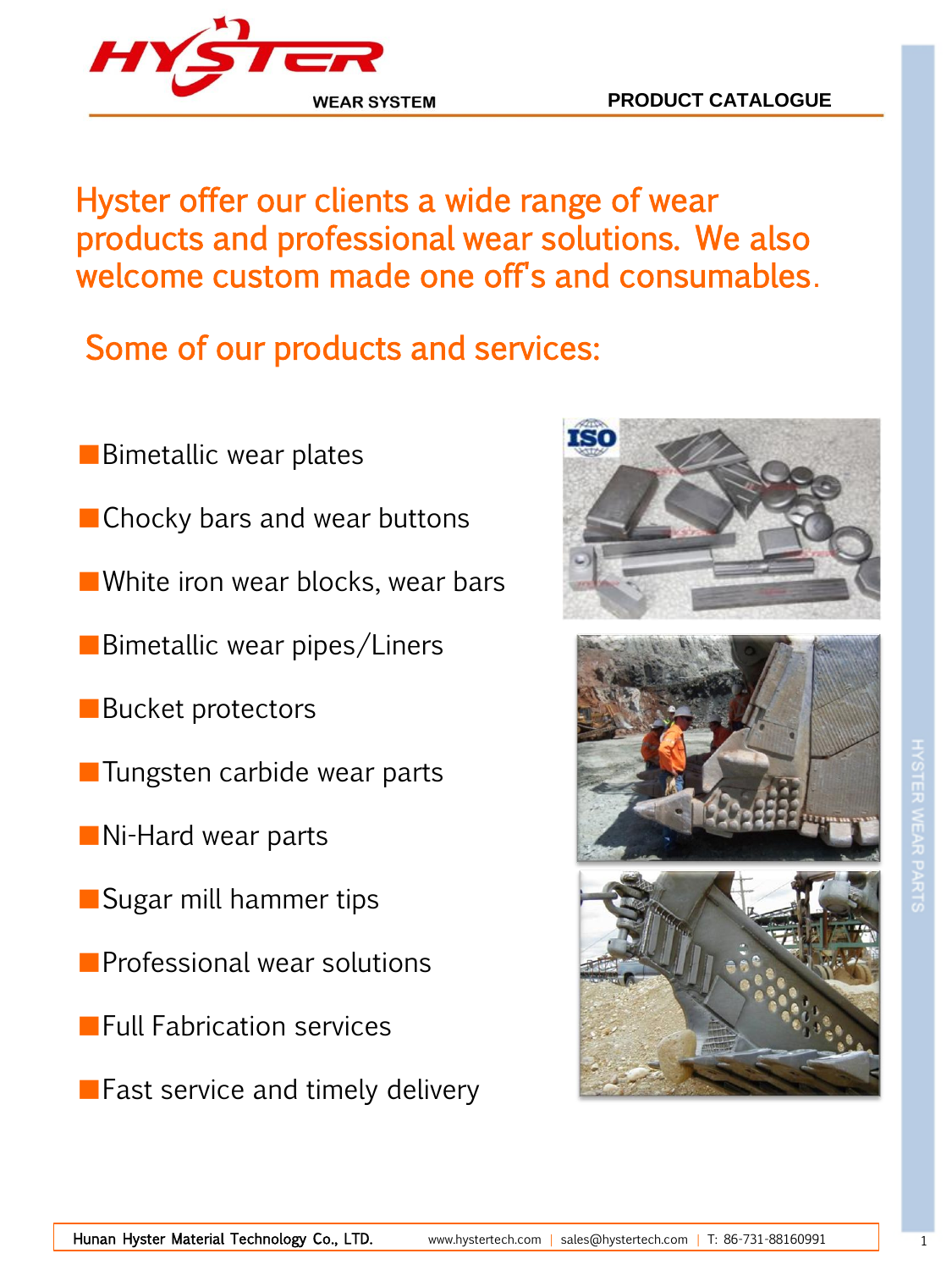

Laminated Wear Blocks are unique wear resistant materials in that they combine very high wear resistant qualities of a high chrome cast iron (ASTM A532 15/3CrMo, 700 BHN – 63 HRc) with a weldable & high impact toughness mild steel through a metallurgical bond to create a product that is exceptionally resistant to impact and abrasion while retaining.

#### A. Chemical

| $\sim$                                                      |                             | Mn                           | Mo                               | -<br>Сu                          |            | $\sim$<br>$\sim$                 |            | $\mathbf{v}$<br>Nb<br><b>D</b><br>D.<br>. . |
|-------------------------------------------------------------|-----------------------------|------------------------------|----------------------------------|----------------------------------|------------|----------------------------------|------------|---------------------------------------------|
| $\mathbf{a} = \mathbf{a} + \mathbf{b}$<br>$\sim$<br>ر.ر-ر.ر | $\sim$ $-$<br>$5 - 18$<br>∸ | F 10<br>ገ ፍ_ነ<br>-1.U<br>U.J | - -<br>$\sim$<br>$-$<br>ر<br>◡.◡ | $0.5 - 1$<br>۰<br>$\sim$<br>-1.U | $0.02$ max | $05 -$<br>$\sim$<br>-1.U<br>U.J' | $0.02$ max | $0.1 - 0.5$                                 |

#### B. Mechanical Property:

- 1) Tensile Strength 630Mpa Min.
- 2) Shearing Strength 250Mpa Min.
- 3) Hardness 63 HRC

### C. Micro-structure

Carbide + Martensite + Retained Austenite The Carbide Content is about 41.4%





#### Knife Edges

Used primarily in the sugar cane industry, The unique shape has also been successfully used as grouser bars and in blade cutting edge protection. Easy to install and change, these Knife Edges will increase production and cutting efficiency.

| <b>Type</b>    | Item No.   | <b>Size</b><br>(mm) |                | N.W.         |              |    |    |      |
|----------------|------------|---------------------|----------------|--------------|--------------|----|----|------|
|                |            |                     | $\overline{A}$ | <sub>B</sub> | $\mathsf{C}$ | D  | F  | (kg) |
| 1              | HK1 203-16 | 203x16x50           | 203            | 16           | 38           | 12 | 50 | 0.9  |
|                | HK1 203-19 | 203x19x50           | 203            | 19           | 38           | 12 | 50 | 1.1  |
|                | HK1 203-22 | 203x22x50           | 203            | 22           | 38           | 12 | 50 | 1.3  |
|                | HK1 203-25 | 203x25x50           | 203            | 25           | 38           | 12 | 50 | 1.5  |
|                | HK1 305-26 | 305x16x50           | 305            | 16           | 38           | 12 | 50 | 1.4  |
|                | HK1 305-19 | 305x19x50           | 305            | 19           | 38           | 12 | 50 | 1.6  |
|                | HK1 305-22 | 305x22x50           | 305            | 22           | 38           | 12 | 50 | 1.9  |
|                | HK1 305-25 | 305x25x50           | 305            | 25           | 38           | 12 | 50 | 2.2  |
| $\overline{2}$ | HK2 203-16 | 203x16x50           | 203            | 16           | 38           | 12 | 50 | 1.0  |
|                | HK2 203-25 | 203x25x62           | 203            | 25           | 50           | 12 | 62 | 1.7  |
|                | HK2 305-25 | 305x25x56           | 305            | 25           | 40           | 16 | 56 | 2.5  |
| 3              | HK3 203-19 | 203x19x50           | 203            | 19           | 38           | 12 | 50 | 1.6  |
|                | HK3 203-25 | 203x25x50           | 203            | 25           | 38           | 12 | 50 | 2.1  |
|                | HK3 203-28 | 203x28x50           | 203            | 28           | 38           | 12 | 50 | 2.3  |



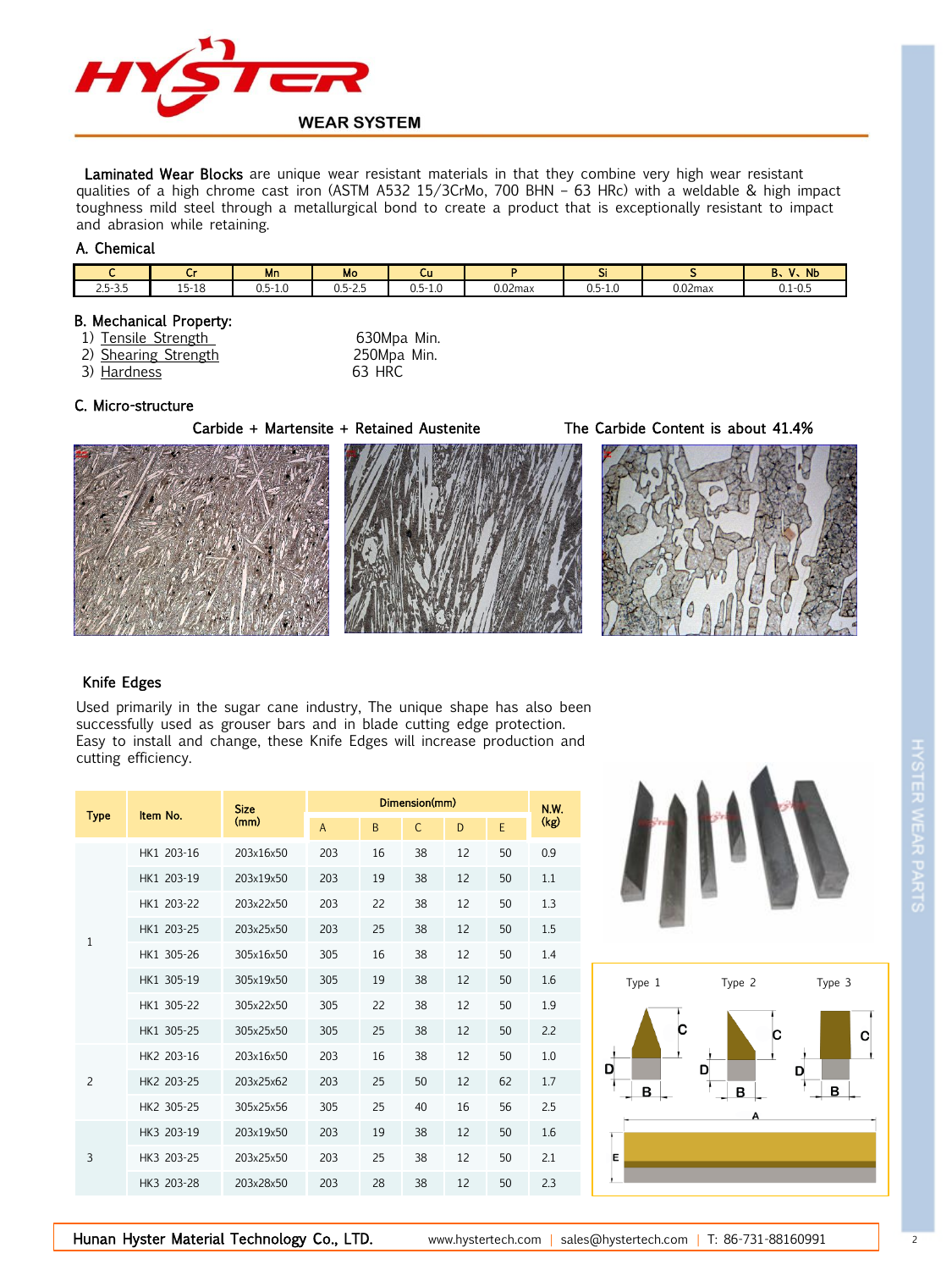

#### Shredder Hammer Tips

 These are bi-metallic composites having 700BHN hardness and available in various sizes and shapes, shredder hammer tips can be used in sugar or coal industry to do crushing and shredding performance, it has excellent impact and abrasion resistance properties & enhanced service life.





These hammers find application in

- i) Sugar Industry
- ii) Mining & Mineral Processing Industry.
- iii) Cement & Steel Industry

Note: The standard size of F is 7/8"–14UNF, please inform us when other thread dimension is required.

| <b>Type</b>    | Item No.    | <b>Size</b><br>(mm) |                | <b>N.W.</b> |              |    |    |      |
|----------------|-------------|---------------------|----------------|-------------|--------------|----|----|------|
|                |             |                     | $\overline{A}$ | B           | $\mathsf{C}$ | D  | E  | (kg) |
| $\mathbf{1}$   | HC1 90-90   | 90x90x45            | 90             | 90          | 25           | 20 | 45 | 2.9  |
|                | HC1 90-50   | 90x50x45            | 90             | 50          | 25           | 20 | 45 | 1.6  |
|                | HC1 50-50   | 50x50x38            | 50             | 50          | 20           | 18 | 38 | 0.7  |
|                | HC1 80-80   | 80x80x45            | 80             | 80          | 25           | 20 | 45 | 2.4  |
|                | HC1 100-100 | 100x100x45          | 100            | 100         | 25           | 20 | 45 | 3.6  |
|                | HC1 64-64   | 64x64x40            | 64             | 64          | 20           | 20 | 40 | 1.2  |
|                | HC1 80-56   | 80x56x45            | 80             | 56          | 25           | 20 | 45 | 1.6  |
| $\overline{c}$ | HC2 90-90   | 90x90x50            | 90             | 90          | 30           | 20 | 50 | 3.0  |
|                | HC2 80-56   | 80x56x50            | 80             | 56          | 30           | 20 | 50 | 1.8  |
| 3              | HC3 90-90   | 90x90x55            | 90             | 90          | 35           | 20 | 55 | 3.1  |
|                | HC3 90-50   | 90x50x55            | 90             | 50          | 35           | 20 | 55 | 1.8  |
|                | HC3 90-56   | 90x56x55            | 90             | 56          | 35           | 20 | 55 | 1.9  |



## Hammer tips Grid bars